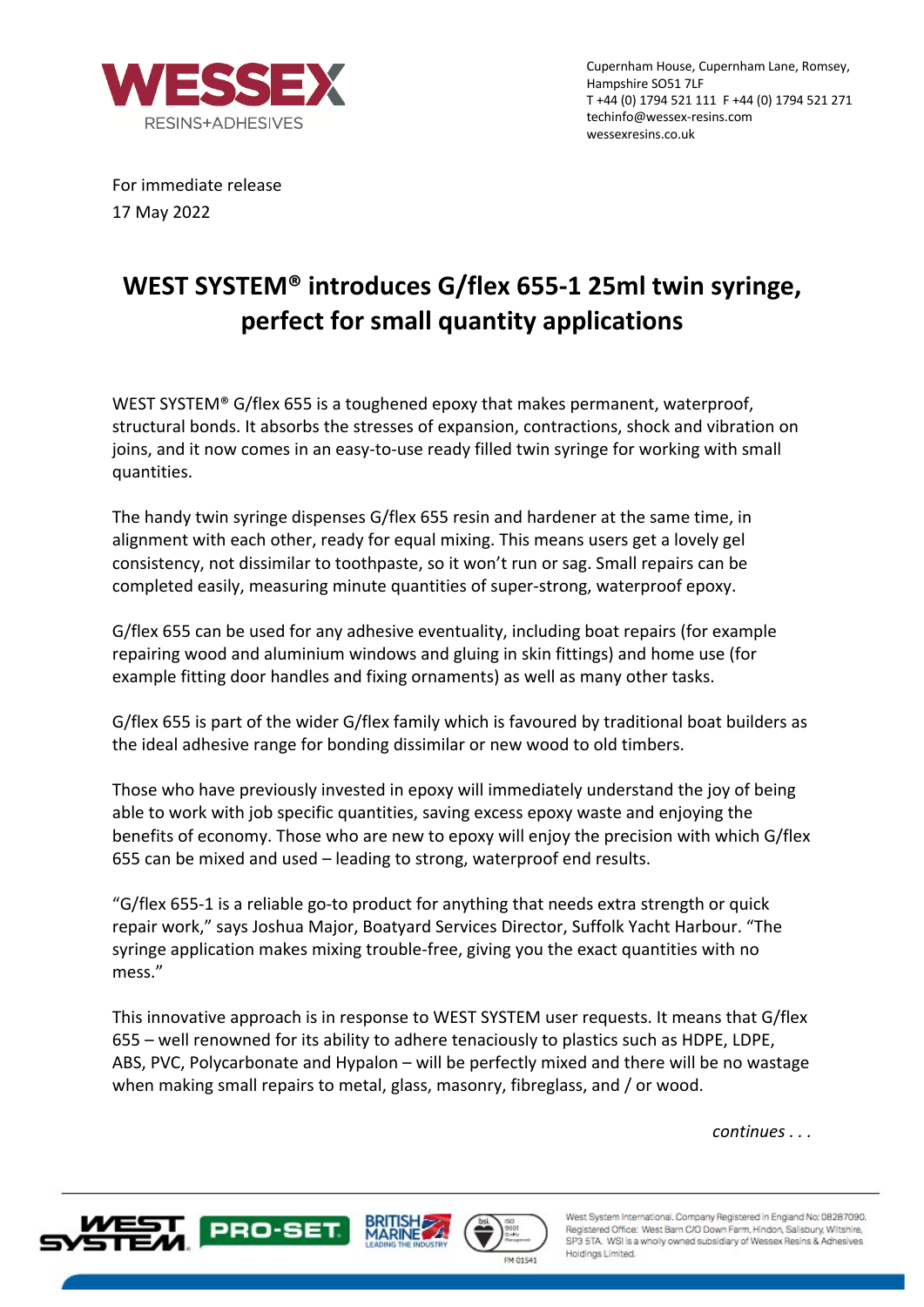

Cupernham House, Cupernham Lane, Romsey, Hampshire SO51 7LF T +44 (0) 1794 521 111 F +44 (0) 1794 521 271 techinfo@wessex-resins.com wessexresins.co.uk

"This simple innovation has proved a game changer for so many of our customers," says Ian Oliver, MD Wessex Resins and Adhesives (the company which makes WEST SYSTEM products in the UK under licence from Gougeon Brothers Inc.).

"Who wouldn't want their repairs made easier? Being able to use tiny quantities means waste is cut down, and also time. It's simple to squeeze out the quantities of resin and hardener instead of having to measure independently. It's the same great formula, so our customers know they're getting over 50 years of development knowledge about adhesion under tough conditions. We're finding many customers are buying their usual 250ml size, and a few additional syringes for those finer applications."

Find out more about G/flex online. (https://wessexresins.co.uk/west-system/specialityepoxies/655-1-g-flex-thickened-epoxy-adhesive/)

The G/flex 655 syringe contains 12.5ml of resin and 12.5ml of hardener, perfect for small repair jobs. With a modulus of elasticity of 150,000 psi. G/flex epoxy has high elongation and unique adhesion properties.

- Working time 45 min
- Gel time 3-4 hours
- Cure time 7-10 hours
- Full cure 24 hours (cure times are based on 22°C ambient temperature. Cure times are faster at higher temperatures and in thicker applications.)
- Min temp 4°C

Performance statistics :

Compression yield ASTM D-695.......... 5,270 psi / 36.34 MPa Tensile strength ASTM D638 .............. 3,440 psi / 23.72 MPa Tensile elongation ASTM D-638 ......... 32.7% Now available throughout Europe and beyond. Find a local distributor. (https://wessexresins.co.uk/distributors/)

The ultra-high strength thickened epoxy adhesive is beloved by boat builders and enthusiastic DIYers the world over. This is due to its pedigree – WEST SYSTEM has been refining its epoxies for over 50 years to ensure that they provide strength, confidence and do exactly what the user intended. Find out more about WEST SYSTEM epoxy online (https://wessexresins.co.uk/west-system/).

ends

*continues . . .* 







West System International, Company Registered in England No: 08287090. Registered Office: West Barn C/O Down Farm, Hindon, Salisbury, Wiltshire, SP3 5TA. WSI is a wholly owned subsidiary of Wessex Resins & Adhesives Holdings Limited.